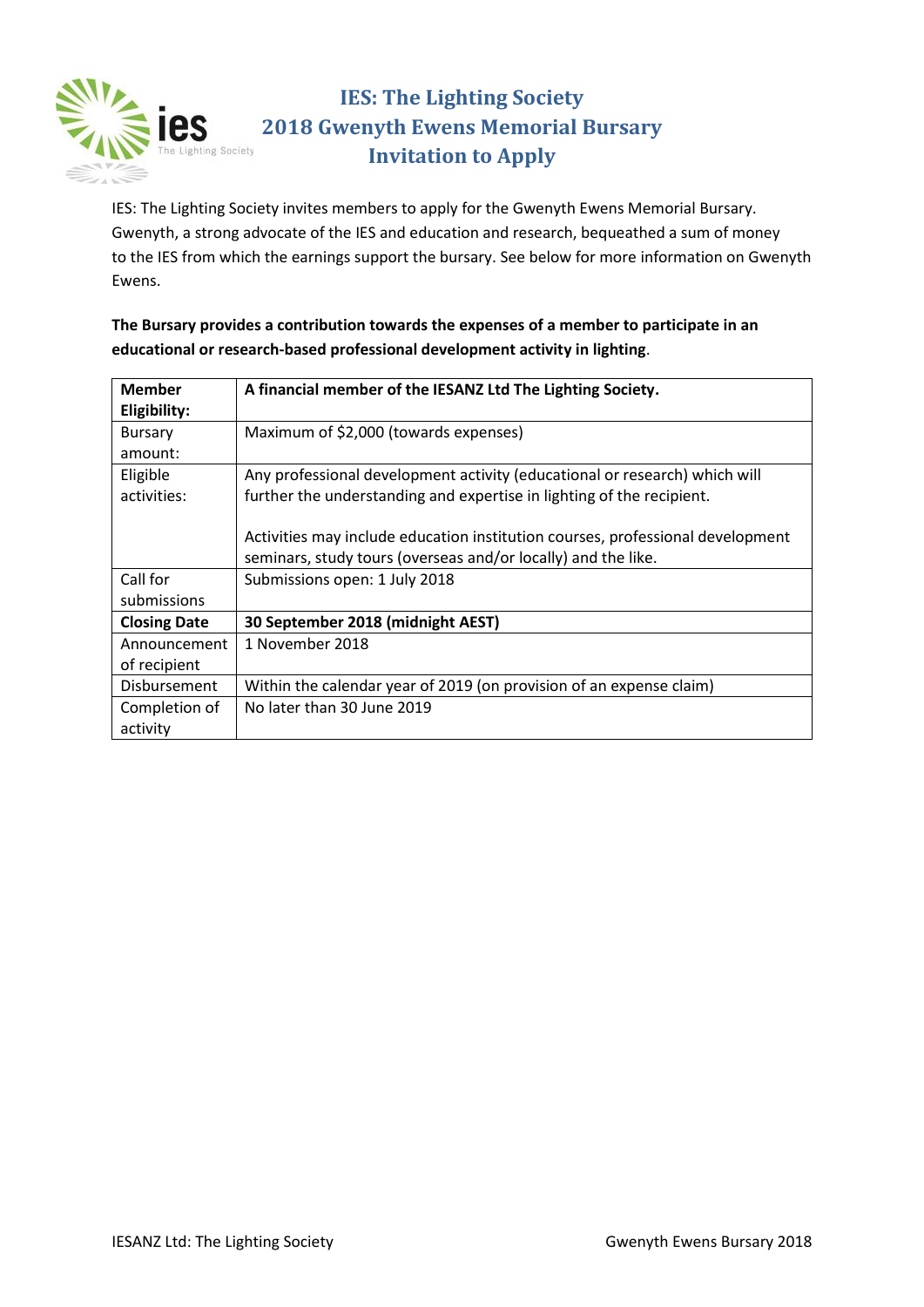

# **IES: The Lighting Society PES: The Lighting Society<br>
<b>PES** 2018 Gwenyth Ewens Memorial Bursary<br>
Invitation to Apply **Invitation to Apply**

| Conditions               | Recipient must provide an undertaking to:                                                                                                                                                                                                                            |
|--------------------------|----------------------------------------------------------------------------------------------------------------------------------------------------------------------------------------------------------------------------------------------------------------------|
|                          | Prepare an article (minimum of 750 words) for the Lighting Magazine to<br>be submitted to the Editor within 3 months of completion of the funded<br>activity.                                                                                                        |
|                          | Present a technical paper to the recipient's local Chapter as part of the<br>scheduled technical talk program within 6 months of completion of the<br>funded activity.                                                                                               |
|                          | Be available to present the same technical paper to one other Chapter's<br>scheduled technical talk program within 12 months of completion of the<br>funded activity. (economy class travel and reasonable accommodation<br>expenses will be covered by IESANZ Ltd.) |
|                          | Be available to present the same technical paper at the next IESANZ Ltd<br>Conference. (economy class travel and accommodation expenses will be<br>covered by IESANZ Ltd.)                                                                                           |
| Ineligible<br>activities | Expenses associated with visiting employer facilities or participating in<br>employer-based activities                                                                                                                                                               |
|                          | Purchase of materials (e.g. software, hardware, standards, reference<br>books, etc.)                                                                                                                                                                                 |
| Waiver                   | IESANZ Ltd, The Lighting Society reserves the right not to award a Bursary if the<br>selection panel does not see fit to recommend a successful applicant to the<br>Board of IESANZ Ltd.                                                                             |
| Further<br>questions     | Please email:<br>secretariat@iesanz.org                                                                                                                                                                                                                              |
| Submission               | Email only:<br>secretariat@iesanz.org                                                                                                                                                                                                                                |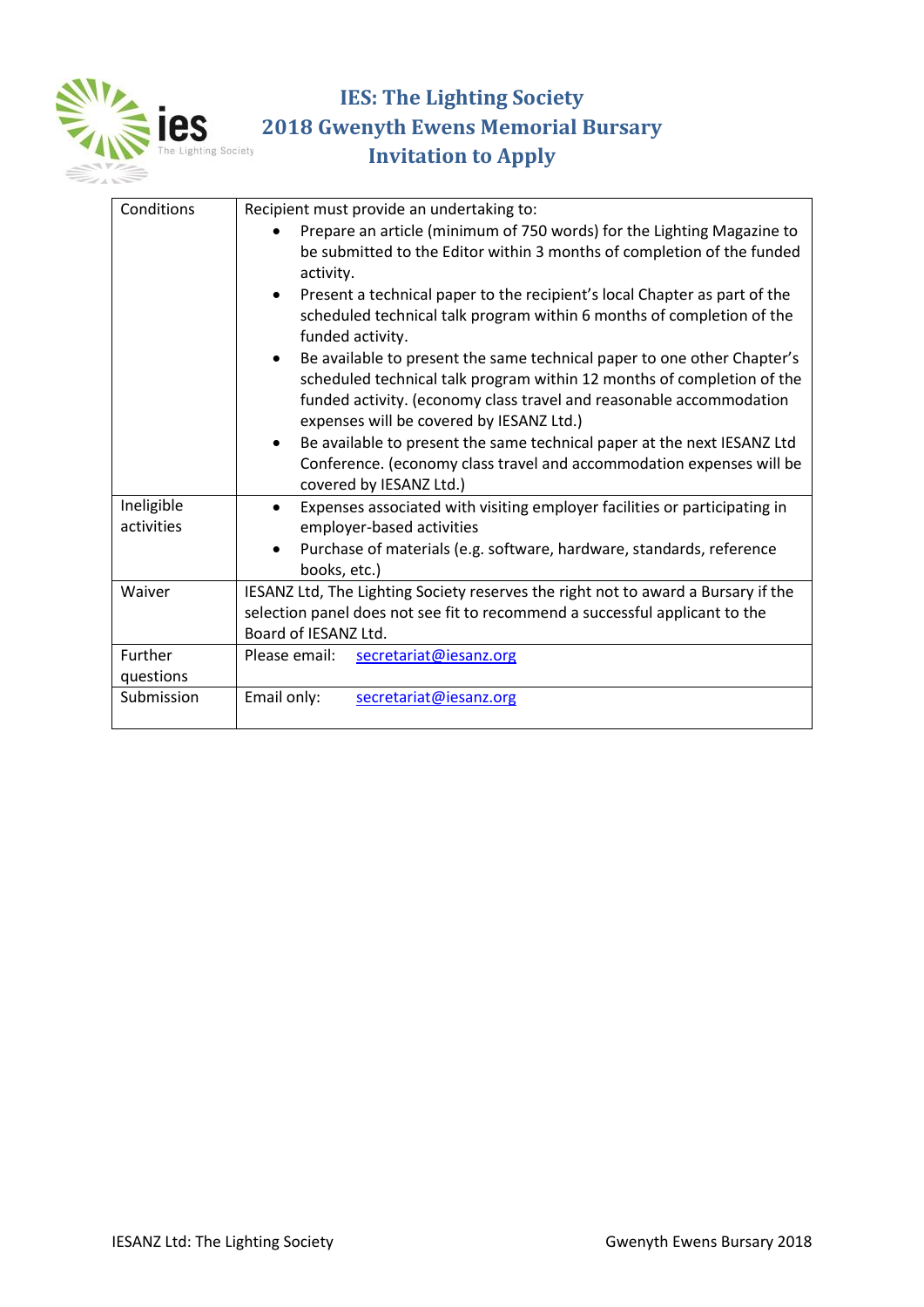

# **IES: The Lighting Society 125. IES:** The Lighting Society<br>**2018 Gwenyth Ewens Memorial Bursary**<br>Invitation to Apply **Invitation to Apply**

| Name:         |  |
|---------------|--|
| Home Address: |  |
| Phone:        |  |
| Email:        |  |

| Title of proposed activity:                                                                        |  |  |
|----------------------------------------------------------------------------------------------------|--|--|
|                                                                                                    |  |  |
|                                                                                                    |  |  |
| Provide details of proposed activity with timeline (provide as much information as possible to     |  |  |
| assist the selection panel in favourably assessing your application):                              |  |  |
|                                                                                                    |  |  |
|                                                                                                    |  |  |
| Provide a detailed estimate of costs:                                                              |  |  |
|                                                                                                    |  |  |
|                                                                                                    |  |  |
|                                                                                                    |  |  |
| Describe how such an activity will benefit your professional development (minimum 150 words):      |  |  |
|                                                                                                    |  |  |
|                                                                                                    |  |  |
|                                                                                                    |  |  |
| Describe how the potential benefits from your proposed activity could inspire or be of             |  |  |
| professional value to other IESANZ Ltd members when you undertake to meet the conditions set       |  |  |
| out below (minimum 150 words):                                                                     |  |  |
|                                                                                                    |  |  |
|                                                                                                    |  |  |
| <b>Conditions</b>                                                                                  |  |  |
| I agree to the following conditions in relation to the funded activity if I am awarded the Gwenyth |  |  |
| <b>Ewens Memorial Bursary:</b>                                                                     |  |  |
| Prepare a short report to the Board of my activity and outcomes (1 page).                          |  |  |
| Prepare an article (Minimum of 750 words) for the Lighting Magazine to be submitted to<br>٠        |  |  |
| the Editor within 3 months of completion of the activity.                                          |  |  |
| Present a technical paper to the recipient's local Chapter as part of the scheduled<br>٠           |  |  |
| technical talk program within 6 months of completion of the activity.                              |  |  |
| Make all reasonable endeavours to be available to present the same technical paper to              |  |  |
| one other Chapter's scheduled technical talk program within 12 months of completion of             |  |  |
| the activity. (economy class travel and accommodation expenses will be covered by                  |  |  |
| IESANZ Ltd.).                                                                                      |  |  |
| Make all reasonable endeavours to be available to present the same technical paper at              |  |  |
| the next IESANZ Ltd Conference. (economy class travel and accommodation expenses will              |  |  |
| be covered by IESANZ Ltd.).                                                                        |  |  |
| Signed:                                                                                            |  |  |
| Date:                                                                                              |  |  |
|                                                                                                    |  |  |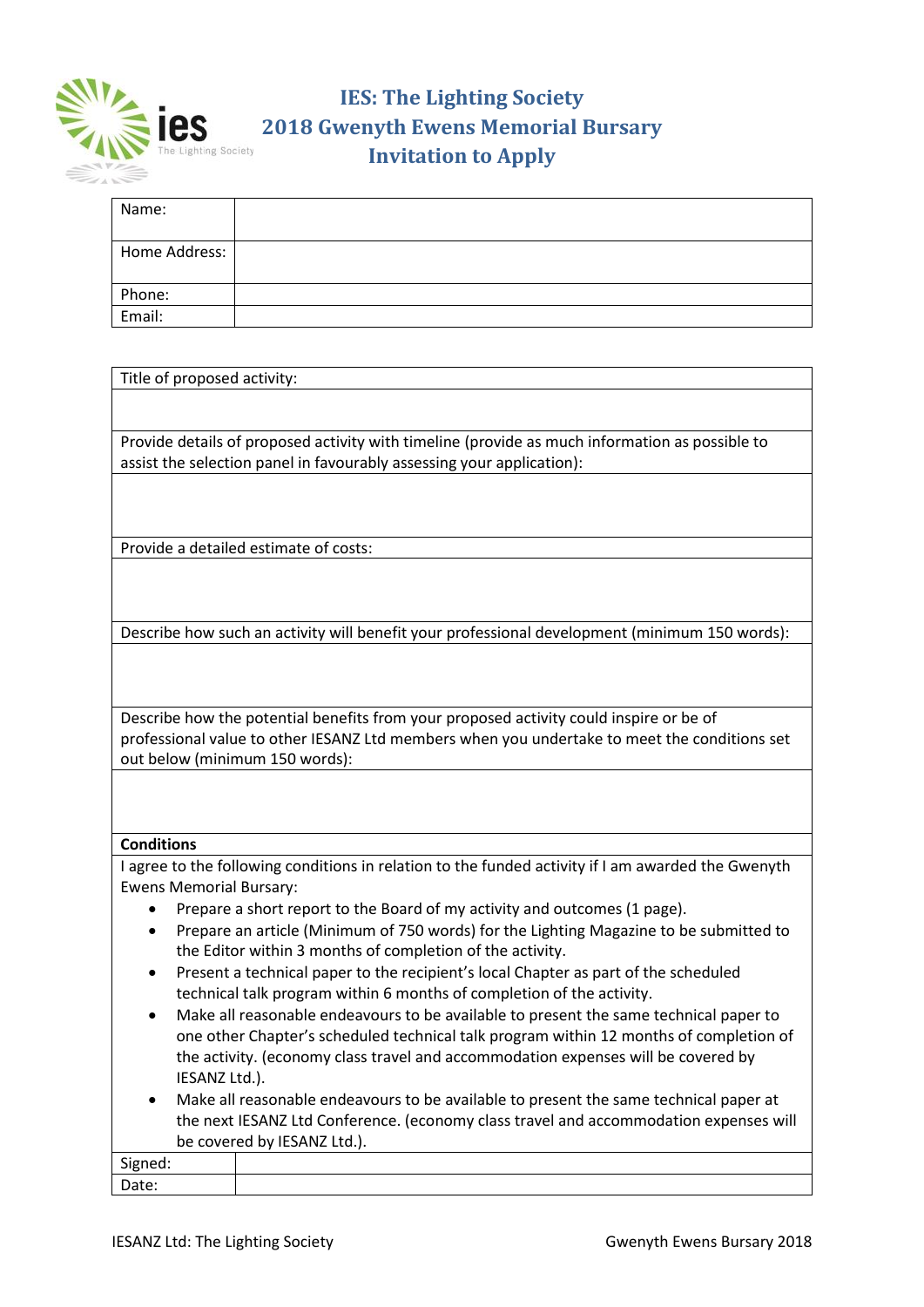

### **Criteria to be considered by selection panel in assessing the applications include:**

- The educational and/or research value of the proposed activity
- The likelihood that such an activity will benefit the applicant professionally as a member of IESANZ Ltd, The Lighting Society
- The likelihood that such an activity will inspire/encourage other members of IESANZ Ltd, The Lighting Society to undertake professional development activities
- The "value for money" of the proposed activity